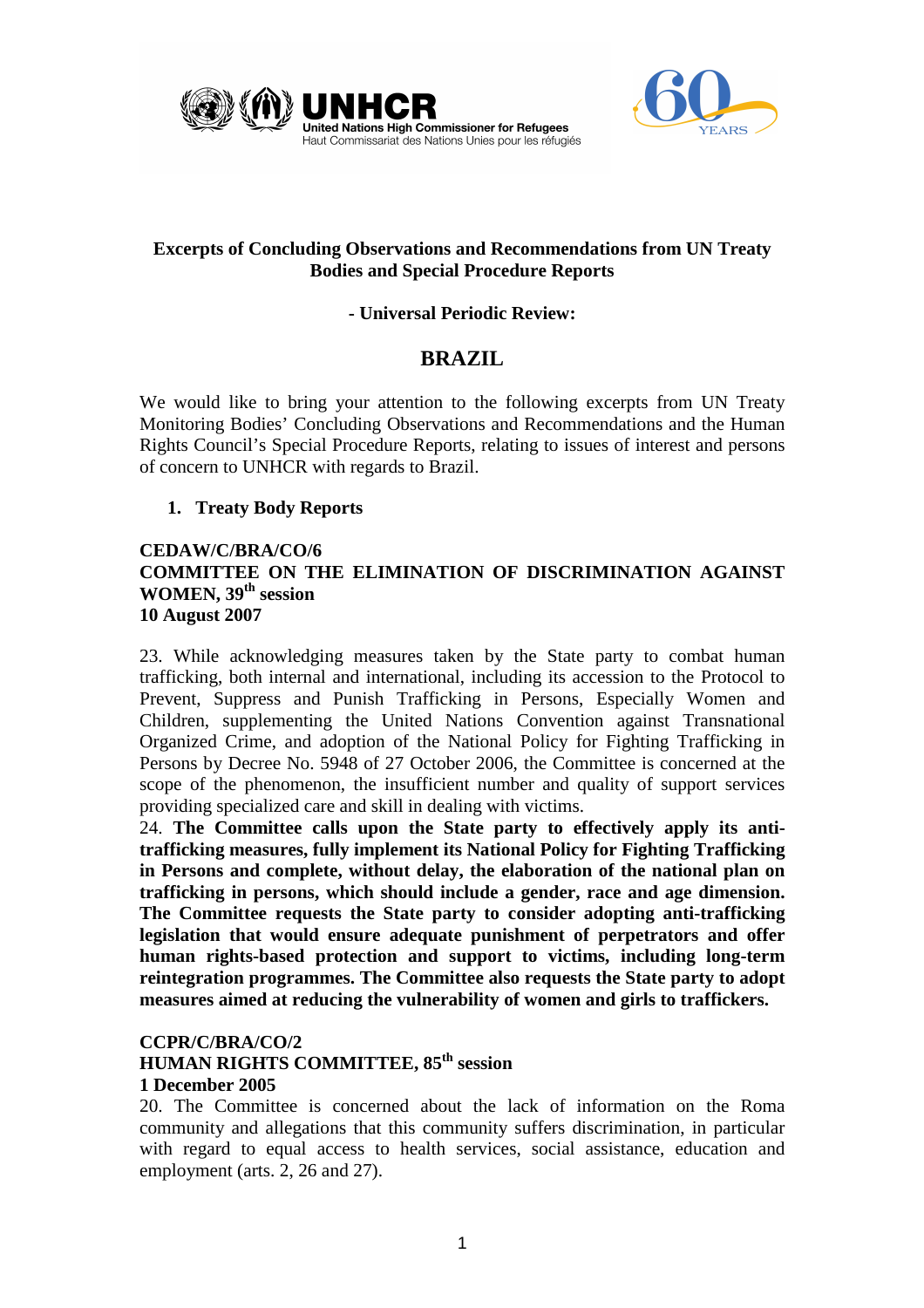**The State party should provide information on the situation of the Roma community and the measures taken to ensure their practical enjoyment of rights under the Covenant.** 

### **CRC/C/15/Add.241 COMMITTEE ON THE RIGHTS OF THE CHILD, 37th session 3 November 2004 Birth registration**

38. The Committee welcomes the information provided by the State party, particularly that the federal Constitution ensures the civil registration of birth and death certificates for the poor free of charge. The Committee also notes that, pursuant to the December 1987 law No. 9,534, the civil registration of birth is free of charge. However, the Committee is concerned that, as noted by the State party, although recognized as a universal right, many children remain unregistered, particularly on the periphery of large cities, in rural and remote areas and in the lands of the indigenous population. This impedes the full exercise of children's rights.

**39. The Committee recommends that the State party improve its system of birth registration, so as to cover its territory fully, taking into account regional disparities, and that it adopt measures that facilitate birth registration, particularly aimed at the poorest and most marginalized children.** 

## **CERD/C/64/CO/2**

**COMMITTEE ON THE ELIMINATION OF RACIAL DISCRIMINATION, 64th session** 

**28 April 2004** 

17. The Committee is concerned by allegations concerning discrimination faced by Gypsies with regard to birth registration and access to schools for their children.

**In the light of general recommendation XXVII on discrimination against Roma (Gypsies), the Committee invites the State party to clarify this matter.** 

# **2. Special Procedure Reports**

# **A/HRC/15/2/Add.4**

**HUMAN RIGHTS COUNCIL, 15th session Report of the Special Rapporteur on contemporary forms of slavery, including its causes and consequences, Gulnara Shahinian 30 August 2010** 

**117. The Government should sign, ratify and comply fully with the International Convention on the Protection of the Rights of All Migrant Workers and Members of Their Families.** 

**118. The Government should also comply fully with the Trafficking Protocol, for example, by criminalizing the trafficking for all forms of trafficking (including for economic exploitation) in its laws and all those involved in the trafficking process in line with the Protocol.** 

**119. The Convention of the Council of Europe on actions against trafficking provides strong victim protection mechanisms and recognizes internal trafficking in humans for sexual and economic purposes. This important**